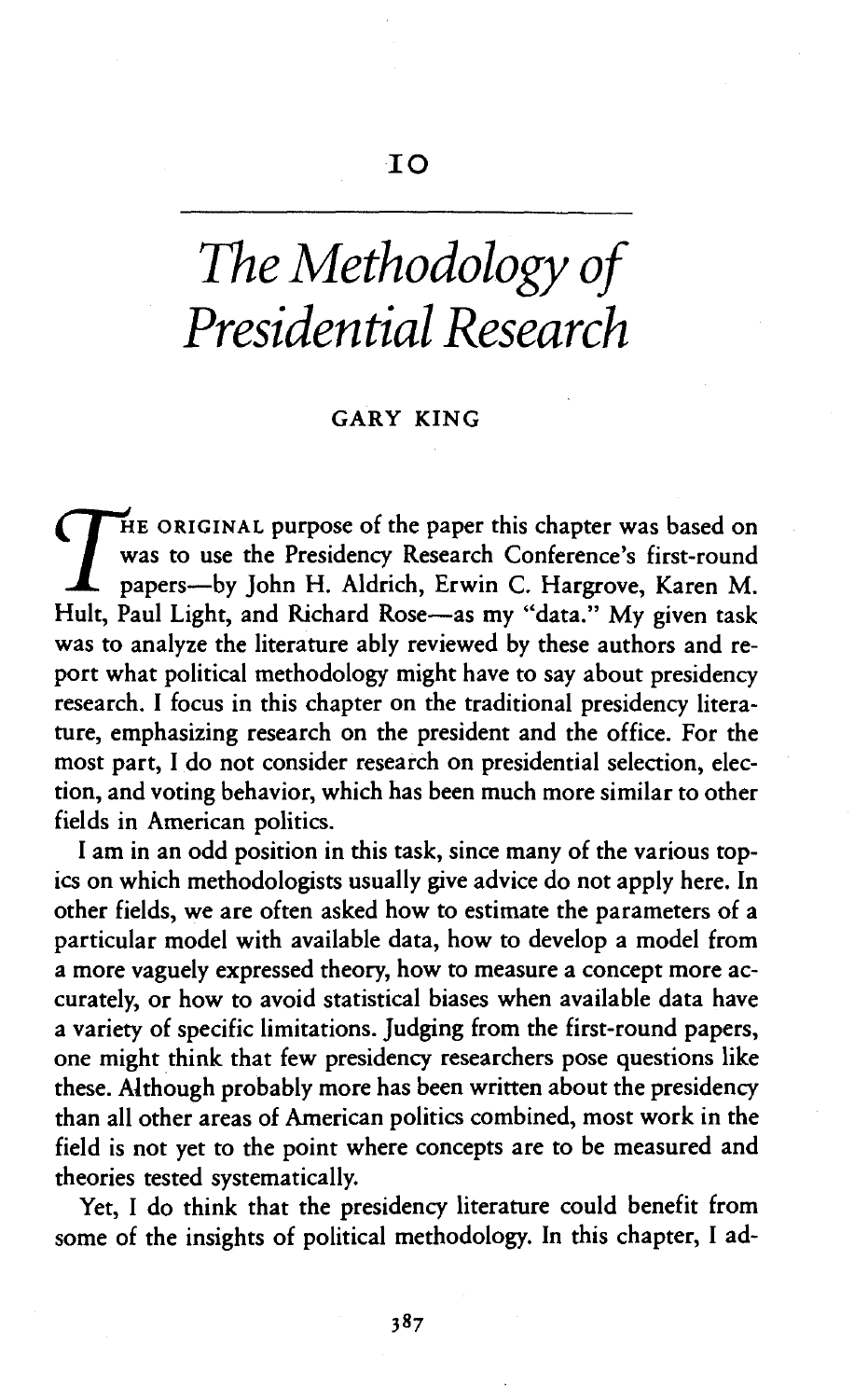# **METHODOLOGY AND THE PRESIDENCY** *389*

# *388* **GARY KING**

dress this state of affairs in presidency research in four increasingly specific ways. First, I directly discuss the *systematic* study of the American presidency, a subject about which presidency scholars often seem quite defensive, and **1** believe unnecessarily so. I argue here that the division between "rigor and relevance" made numerous times in these papers and in the literature is of limited value and that qualitative research can be as rigorous as quantitative research. Indeed, the rules of scientific inference apply to all areas of research equally, so we must hold qualitative presidency research to the same standards. Second, I discuss the explicit goal of the literature reviewed in every first-round presidency paper: increasing the richness of description and inclusiveness of theoretical perspectives. I take the position that this is not a productive direction for future research on the American presidency. Instead, we need much *less* inclusive and more *specific*  theoretical concepts: a few very precise or even incorrect theories would serve the discipline much better.

Third, I argue that the famous  $n = 1$  problem of presidency research is not at all specific to this literature and is indeed a perfectly general statement of the problem of causal inference. I also demonstrate in this section that the common practice of using the president as the unit of analysis is very unlikely to yield reliable inferences Although this problem is widely recognized in the presidency literature, its solution is not self-consciously understood even though much research does get around the problem. Finally, I make some very specific positive suggestions for the presidency literature by providing outlines of research projects that might help presidency scholars design research so they could learn what they desire to know and, at the same time, meet the standards of scientific inference espoused by political methodologists.

# *The Systematic Study of the American Presidency*

Presidency research is one of the last bastions of historical, nonquantitative research in American politics. In this section, I argue that the frequent questions about whether we should use systematic approaches are moot. An area of research is not systematic just because scholars use numbers or nonsystematic because they do not. Indeed, there is no inherent nonstylistic difference between quantitative and qualitative research-in the presidency or in any other area. To

the contrary, I have never heard anyone even argue that specific rules of inference are inapplicable in qualitative research; I see no reason, therefore, to treat qualitative research any differently than quantitative. Thus, we must apply these time-honored rules in order to evaluate and, where possible, improve presidency research.' It is from this perspective-using the rules of inference so clear in quantitative research to best understand the qualitative research in this field-that we can best evaluate inferences about the American presidency.

We should never permit a "balance" between rigor and relevance: we simply must demand both. Traditional presidency scholars are unquestionably correct in arguing that rigor without relevance is worthless: a good answer to a question no one cares about is of no value. Unfortunately, rigorous papers about irrelevant topics have appeared in the presidency literature, as elsewhere, so the criticism is to the point. By the same token, unconvincing analyses of important issues are equally suspect.

On the other hand, the presidency literature also contains countless books and articles with highly relevant arguments that are qualitative instead of quantitative. This is not necessarily troublesome at all, insofar as one should not automatically equate rigor and quantitative analysis. Although presidency researchers could bring methodologically sophisticated analyses to bear on relevant empirical questions in the presidency literature to a much greater extent then they currently do (see Edwards, 1983), much current work would not be improved by adding quantitative analysis. Rather, the standards for judging qualitative research must be clarified and scholars' qualitative work evaluated accordingly. The problem with this part of the presidency literature is not that scholars have failed to do something they did not wish to do, for we must judge these works on their own grounds. The problem is that the qualitative research that is done is not always as rigorous as it could be.

Precisely what about qualitative research in the traditional presidency literature could be improved? One could speak of many problems: incorrect inferences, misunderstandings of causality, measurement error, bias in case selection, spurious effects, and others. However, to some extent, all these problems afflict every kind of qualitative research-and much quantitative work as well. That these problems exist in the presidency literature does not make it unique or even unusual.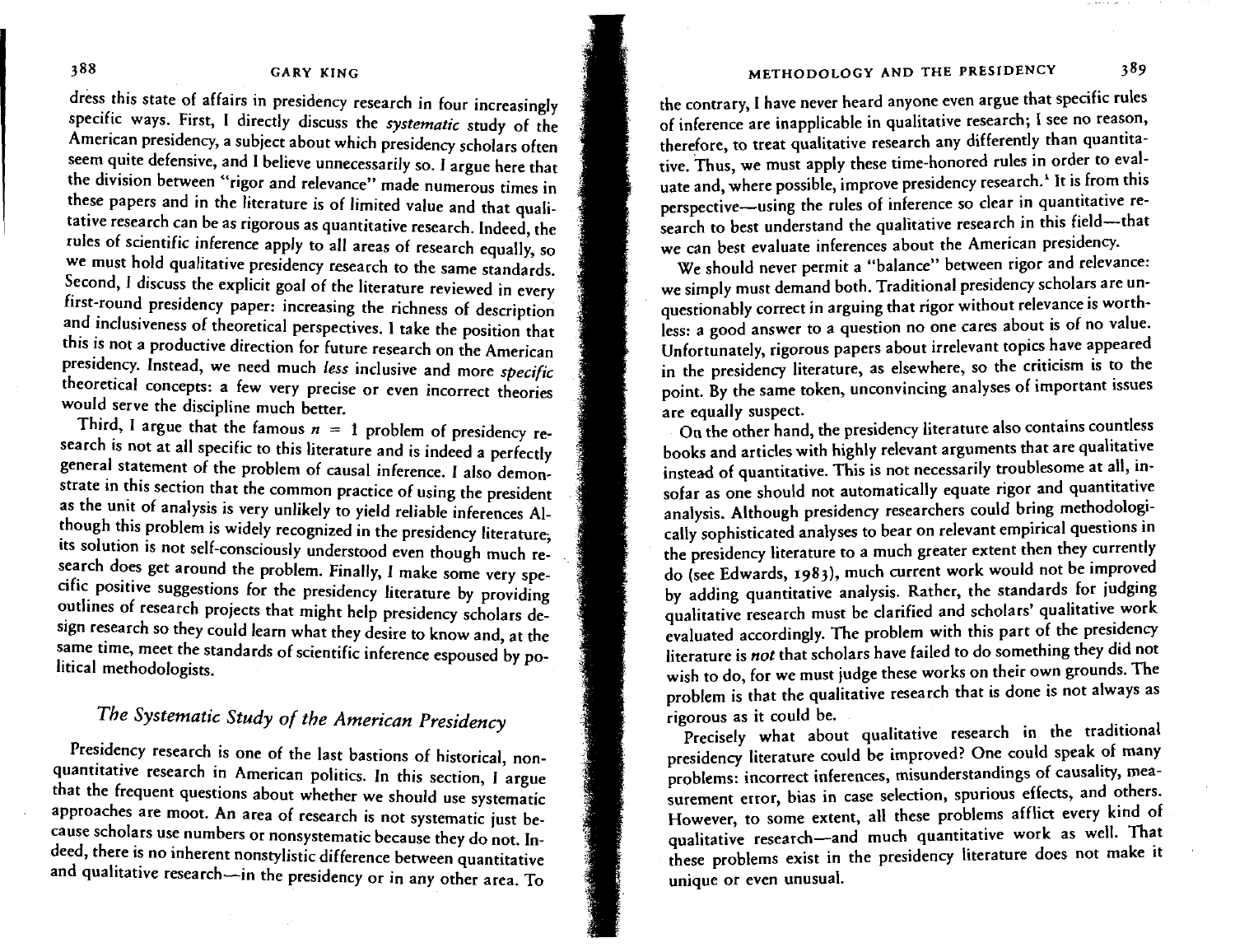In my view, the signal problem with qualitative research on the presidency is its failure to appropriately judge the uncertainty of our inferences. One can make a valid inference in almost any situation, no matter how limited the evidence, but one should avoid forging policy recommendations out of thin data. The point is not that reliable inferences are impossible in qualitative research; rather, one should always report a reasonable estimate of the *degree of certainty* we have in each of our inferences.

For example, suppose you buy a house, move into a neighborhood, and shortly thereafter discover that ten of your neighbors have stomach cancer. A reasonable inference is that the water supply is badly contaminated. At this point, should you sell your house for a small fraction of its purchase price in order to move out of the neighborhood as quickly as possible?

You would probably want more evidence first, since the uncertainty of your original inference is too high for you to make such an important decision. (On the other hand, you might purchase bottled water for a while, a relatively low-cost decision.) The certainty of your inference would increase if you found that a river running through town looked polluted, and it would increase further if you found an industrial plant upstream dumping waste into the river. You might become very certain if you tested water in that river and found a known carcinogen present in high quantities. However, if you then found that drinking water for the town did not come from the river, the inference of a problem with the water supply would again become less certain. If a test of the town's water supply indicated no carcinogens, you might just be genuinely puzzled-no longer even willing to hazard a guess as to the cause of the high incidence of stomach cancer. Finally, if you discovered that your ten neighbors moved to town with the disease in order to be close to a major hospital that specializes in the treatment of these patients, the puzzle would be resolved, and you would dismiss your inference with a high level of certainty.

At each point in this ministudy, your estimate of the uncertainty of your inference about the water supply changed. If polled about your opinion at any point in this process, you would report both your inference-your best guess based on the available evidence-and an assessment of how good that best guess is. In no case would it make

much sense to report the inference without also reporting a judgment about the uncertainty of the inference. Indeed, reporting the inference with an incorrect assessment of its uncertainty can be as bad or worse than if your best guess were wrong.

In quantitative research, scholars routinely calculate point estimates and standard errors. We can think of these as best guesses and the uncertainty of these guesses, respectively. Quantitative researchers sometimes fail to correctly calculate standard errors and sometimes fail to include them at all (and thus fail to judge the uncertainty of their inferences). However, qualitative researchers include this uncertainty estimate much more rarely.

Indeed, the problem in the traditional presidency literature is a fairly general tendency to avoid uncertainty estimates, and, when they are given, in most cases they are often far too low even to be taken seriously. it takes much more than a cogently argued point to verify an empirical claim about the world. We do not necessarily need quantitative analyses, but whatever analyses we have must be far more systematic.

Perhaps the most important consequence of incorrectly judging or failing to report estimates of uncertainty is the overwhelming urge many presidency scholars feel to make prescriptions-often suggesting fundamental changes in the structure of American democracy, electoral terms, White House organization, presidential policy making, the rules that govern the press, and virtually every other aspect of the subject. Wayne (1983) and others have written about the "almost evangelic tone of much of the literature." In presidency research, we have the luxury (and drudgery) of knowing that many of our recommendations will not be implemented. Nonetheless, prescriptions without adequate judgments of uncertainty are just as irresponsible. If we are listened to at some point, as we occasionally are, improper uncertainty estimates might cause policy makers to act too early, perhaps doing significant damage by creating political instability or even civil war.' Prior to making prescriptions, we should be asking ourselves whether we are willing to risk the unintended or unknown consequences of proposed institutional reforms.' Neustadt and May (1986, 274) propose a useful method of encouraging policy makers to judge the uncertainty of their conclusions. They ask, "How much of your own money would you wager on it?" The varying utility of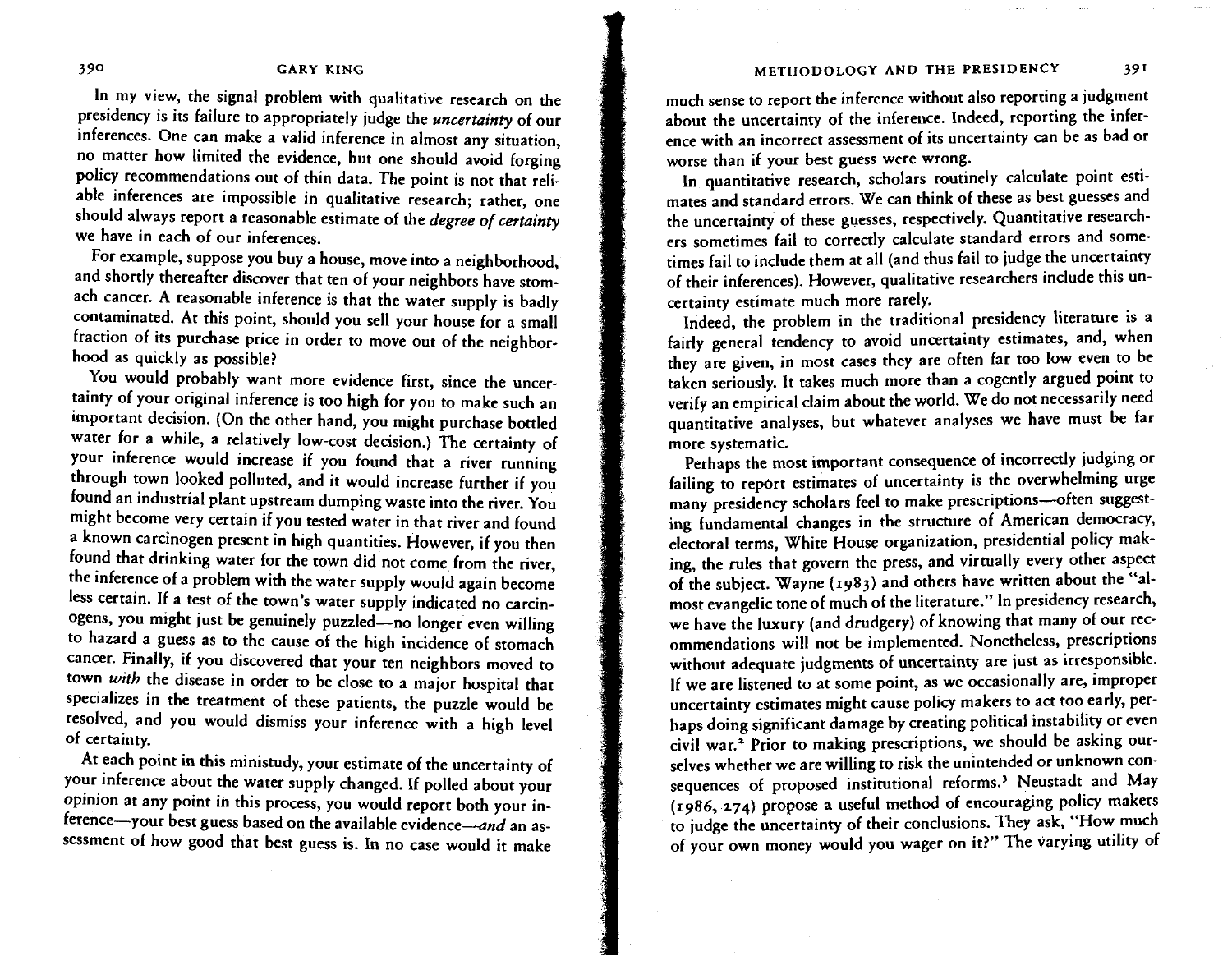money across individuals prevents this from becoming a universal metric for gauging uncertainty, but it does drive home the importance of the judgment.

Several of the first-round authors recognize a consequence of this problem when they complain that the subfields they are reviewing "conflate what is with what ought to be" (Hult, 1990, 52). Rose  $(1990, 52)$  even finds some situations in which the two should not be distinguished. In my view, presidency scholars should refrain from making prescriptive statements for some time-at least when it comes to most of the critically important problems we study. We should only move to prescription when we have reduced uncertainty far more than the current situation. If we followed *this* prescription, we would not conflate the two at all, but presidency researchers would still have plenty of important subjects to write about and aspects of the presidency to analyze.

I provide an illustration of this point below, albeit with some apprehension, since my purpose is to criticize a research tradition and to suggest possible improvements, not to pick on anyone in particular. In fact, most of the first-round papers meet the highest standards of the traditional presidency literature.

With this focus clearly in mind, consider Paul Light's chapter as an example of the general point. Light makes the argument that presidential policy is increasingly characterized by short-term rather than long-term policy making. Unfortunately, he provides no systematic empirical evidence for this claim but does recognize this in the following qualification:4

Luckily for the poor researcher who would have to operationalize this variable, this distinction between short-term and long-term policy is offered less to create a new empirical category for research and more to illustrate the primary theme of this brief paper.. . . I am convinced that careful coding would find an increase in short-term policy vis-a-vis long-term policy over the past two decades, for presidential policymaking is increasingly characterized by a set of incentives and constraints which reward short-term policy and make long-term policy almost impossible. (Light, 1990, 6-7)

Light spends much of the rest of his paper exploring the reasons why presidential policy making is increasingly oriented to the short term, and he concludes with some wide-ranging prescriptions. These include "election reforms, more evaluation capacity, a sensitivity to the impact of monitoring on implementation," in addition to electing "an occasional prophet" (ibid., 42).

Light is prepared to accept the possibility that, if he is wrong about the prior empirical claim, most of his paper is superfluous. We might legitimately criticize him for climbing so far out on a limb not known to be anchored at all to the tree. Of course, this criticism is certainly correct, but a far more important point is the strategy of inquiry his paper represents. The strategy is one in which the author puts much effort into the interesting questions and does not always take sufficient time to verify the prior empirical claims on which these questions stand. Studying the prior questions would not be as exciting, but they are essential. Unfortunately, this research strategy is inherent in too much of the traditional presidency literature.

One of the key contributions of science is that it helps keep us from tricking ourselves. Human beings are extraordinarily good at pattern recognition, but we are not very good at verifying when patterns we perceive are more apparent than real. Is Light's basic assumption correct? Suppose for a moment that he is wrong, that the proportion of short- and long-term policy has not changed in the last two decades. How could we reconcile this supposition with the fact that we perceive a change toward short-term policy? Perhaps presidency scholars, like everyone else, remember events that happened yesterday more easily than events of twenty years ago. Perhaps we remember presidential policies from 1970 that persist to today---by definition, long-term events-and forget some of the short-term policies that have little bearing on today. From Nixon, we remember Vietnam more vividly than his politically expedient opposition to busing in order to placate the South, but from Bush we remember the flagburning issue as easily as the end of the Cold War and the invasions of Panama and Grenada. Thus, perhaps our casual observation that short-term presidential policy making has increased is only a natural consequence of our necessarily limited memory. A more systematic analysis might indicate that no change has occurred at all.<sup>5</sup>

Light's argument seems plausible enough to me, but the point of science is that we should not trust our casual judgments about such matters. We should do the hard work implied in Light's above quotation. In addition to Light's preliminary analysis, someone should provide a clear definition of short-term and long-term policy and then catalog decisions from presidential diaries or even speeches.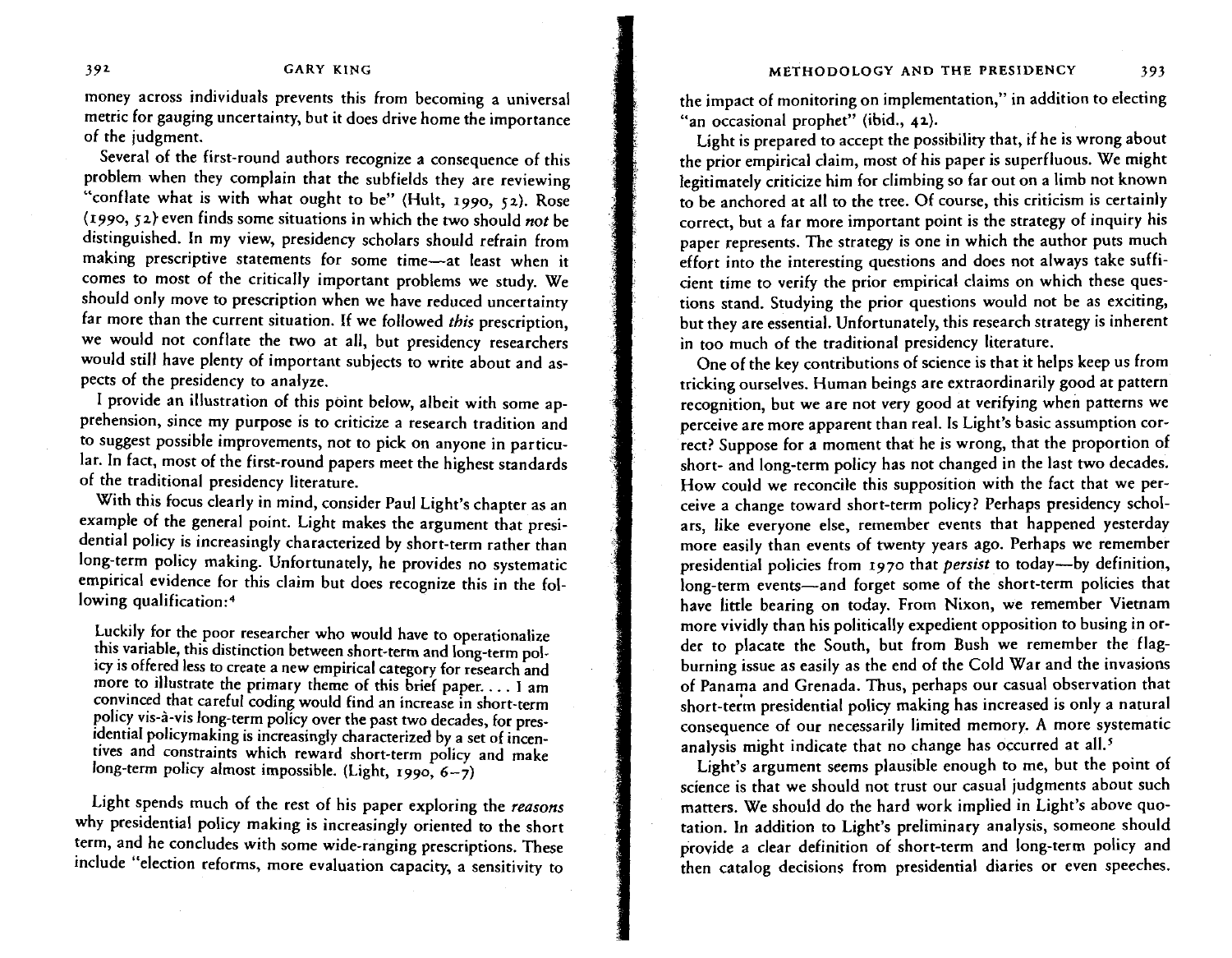(The process of collecting these data systematically will further define and thus strengthen the theory of short- and long-term policy.) Only with a replicable analysis such as this can we be sure of the basic empirical point. This sort of research might be less fun, and perhaps even less interesting, but its results would be no less important.

This argument is relevant to one of many interesting debates that has been ongoing among scholars in American politics (and was revisited several times during the Presidency Research Conference). The question was why the congressional literature is systematic and theoretically and empirically advanced, whereas the presidency literature seems to lag so far behind. Many reasons are offered for this puzzling difference: more data exist in the study of Congress; members of Congress are more accessible to scholars than is the president; the presidency literature is filled with books written by numerous participant observers without much systematic rigor. In my view, each of these is partially true, but in the end none can account for the difference between the two literatures: much data exist in presidency research too (King and Ragsdale, 1988); the president is not very accessible, but most of his staff are (as Kessel, Pika, Peterson, and others have repeatedly shown), and, regardless, most congressional scholars do not conduct personal interviews with the people they study-the congressional literature also includes participant observer reports, and numerous presidency scholars do research other than participant observation.

In my view, what accounts for the difference between the congressional and presidential literatures is that in the former, but not the latter, scholars spent considerable time recording systematic, but descriptive, patterns. For example, Erikson (1971) and Mayhew (1974) first identified the increasing incumbency advantage and corresponding decline in competitiveness of congressional elections. They did this with fairly systematic and quite careful research, but the literature did not stop there. Literally dozens of scholars published articles showing nothing more than the increase in incumbency advantage. The results were duplicated, replicated, verified, and made much more precise. After scores of descriptive articles, we were quite certain that congressional elections were becoming less competitive and that incumbents were getting a larger share of the vote just because they were incumbents. Only then could serious work begin on building theories to explain these phenomenon, and theory building did begin. The result is that we now have well-developed theories, reasonably strong evidence for them, and a vibrant and active literature on congressional elections.<sup>6</sup> However, I believe the key to the causal explanations we all admire was this prior systematic descriptive work.

I see no reason why we could not follow this same research strategy in the presidency literature. One important possibility is actually Light's suggestive research. For example, suppose that the systematic descriptive work I am advocating were to indicate that Light is correct, that presidents spend considerably more time on short- than on long-term policy making now than twenty years ago. This would be an incredibly important finding. Scholars in our sister subfield spent fifteen years studying a decline in the competitiveness of House elections because this was a key element of democracy. If we could show that Light is correct-that modern presidents spend more time on short- than on long-term policy-we would have a much more important discovery about American politics and American democracy. **A** whole industry of political scientists might form, trying to explain the newly discovered trend, just as it did in the congress subfield more than a decade ago. However, without this *systematic descriptive*  work, Light's (and other's) suggestive but hypothetical speculations will only encourage other speculations and not lead to the kind of general explanation and understanding that we all seek.

*Toward Incorrect Theories* 

I do not disagree with much of the substance in the first-round papers. In part, this is because they are all reviews and, in part, because all do a good job in their stated purpose. However, it is difficult to find much of anything in the literature these papers review that one could disagree with, even in principle. Indeed, from one perspective, the big problem in this literature is its goal: everyone seems to be searching for richer theories, more detailed contextual description, and more all-inclusive theoretical concepts. This goal is precisely what we need for some purposes but exactly the opposite for others. Before explaining these purposes, **1** provide a few examples.

In describing a "model of political personality," Hargrove (1990, 9) writes, "it must be sufficiently broad to permit its use by advocates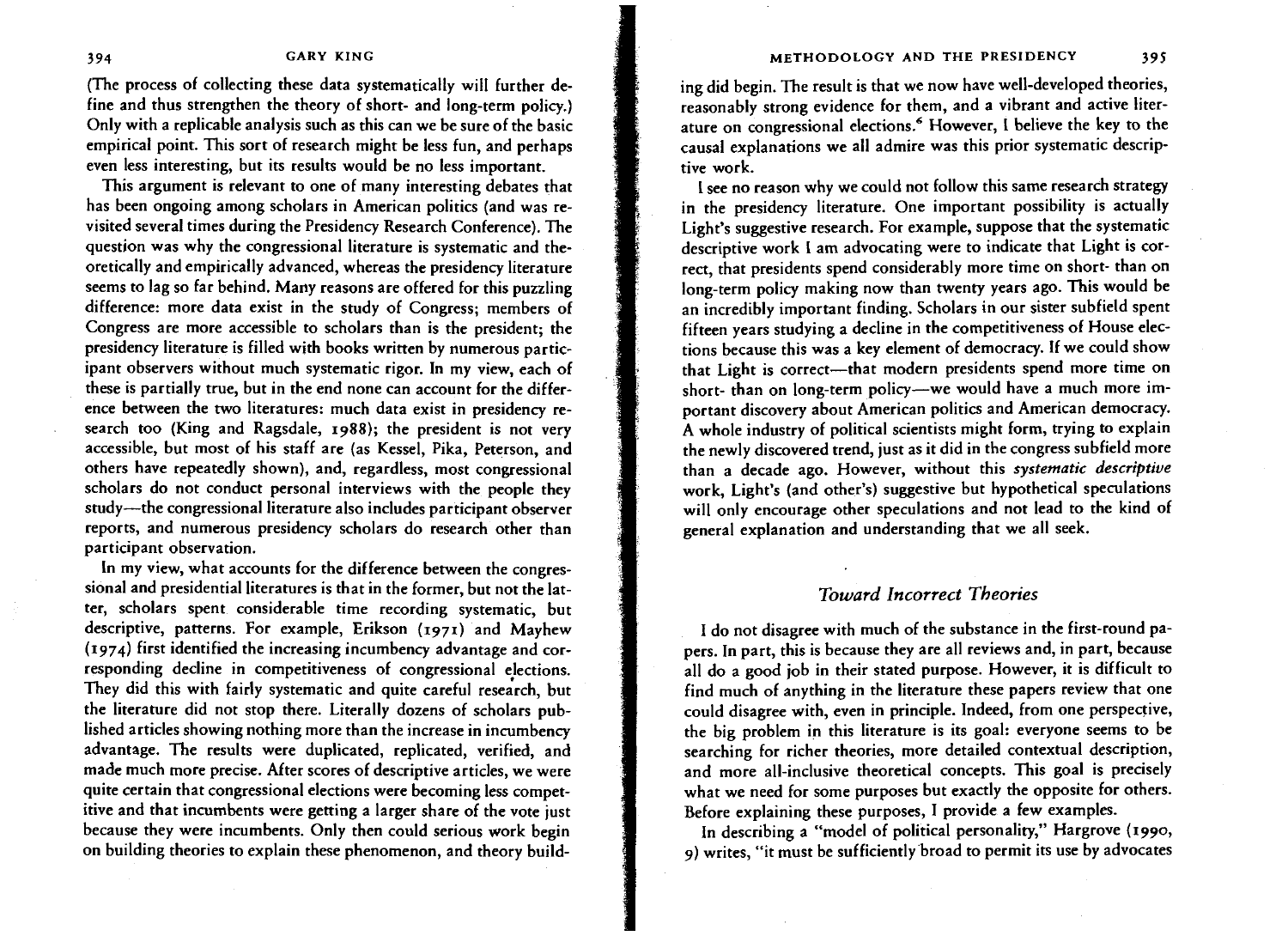#### **METHODOLOGY AND THE PRESIDENCY** *397*

#### *396* **GARY KING**

of contending theories and those who do not use personality theory at all." He tells us repeatedly to "avoid psychological reductionism" **(17)** or "try to avoid reductionism" (23). Finally, his summary advice to the subfield is along precisely the same lines: "Avoid reductionism in explanations and look for congruence in motivation. Combine both person and context in explanations. Search for abstraction and generalization but respect the individuality of lives and styles. Compare presidents in ordinary language that will be consistent with diverging theories" (50).

Hult (1990, **12)** also argues that, despite the richness of research on presidential advisory systems, we need more richness: "Other efforts to categorize whole advisory systems and to classify presidential management styles fail to 'capture the complexity and variation in advisory practices' (Greenstein, 1988: p. 351)." And at more length and even more explicitly, she writes:

Scholars have considered numerous independent variables in trying<br>to account for advisory arrangements and the impact of advice on presidential actions. These dimensions have ranged from presidential styles, ideology, and strategy to small group interactions and staff structures to prevailing values in the larger political system, fragmentation in Washington, and features of the relevant policy vironmental factors, much work concentrates on only one cluster of variables (Hult, 1990, **46).** 

In one way or another, every one of the first-round authors (and many other authors in the rest of the presidency literature) is arguing for additional richness of theory, explanation, and context.'

In judging this methodological advice, we must distinguish social science from history and biography. The difference I have in mind is not entirely disciplinary, since many historians make important contributions to social science and numerous social scientists describe themselves as primarily historians. Rather, I am interested in the specific purposes of our scholarship, and from this perspective, most of the traditional presidency literature is composed of first-class historical and biographical accounts of presidents and their administrations. The dominant goals include getting the facts right, chronicling the fascinating stories in and around the White House, and comparing and contrasting different presidents, their aids, policies, successes,

and failures. In pursuing these largely descriptive goals, no field in political science or American politics is more developed. Few across the social sciences match the extent of our descriptions. The history of no other institution or person is as completely recorded as that of the American presidency and president. For this, presidency scholars should be justifiably proud. The frequently expressed pessimism scholars have about the presidency field cannot be about its main goal of history and description.

On the other hand, presidency research has a way to go in pursuing the goals of social science. As evidence of how far other fields have surpassed us on this score, consider that traditional presidency scholarship rarely even makes it into mainstream political science journals anymore. **A** parsimonious explanation, and not richer and richer contextual description, is the immediate goal of social science. Rich description is important for understanding what is to be explained by later systematic analysis; it is important for telling history, where we would prefer to know the facts as closely and perhaps even as completely as possible. But it is not particularly useful as theory or explanation.

To make the distinction between social science and history clearer in this context, let us analyze the scholarly benefit we would get from collecting a large number of explanatory variables. For historical purposes, this is a very useful activity, since it will help a scholar to provide a more accurate picture of a president or the presidency. However, for social science, no reasonable argument can be constructed in which all conceivable explanatory variables could be used at once in making inferences. In some specific cases, other explanatory variables will help. In general, however, they will not. (See King, 1991).

Take, for example, a very good and specific testable hypothesis given by Hult (1990, 9): "Staff units that span White House boundaries (e.g., press, congressional liaison) will be less influential in White House discussions, since the president and other staffers frequently view the contacts with outsiders with some suspicion. Whether this is so needs to be tested more systematically." The dependent variable in Hult's hypothesis is staff unit influence in White House discussions, by which she presumably means the influence the head of a staff unit has on the heads of other staff units and the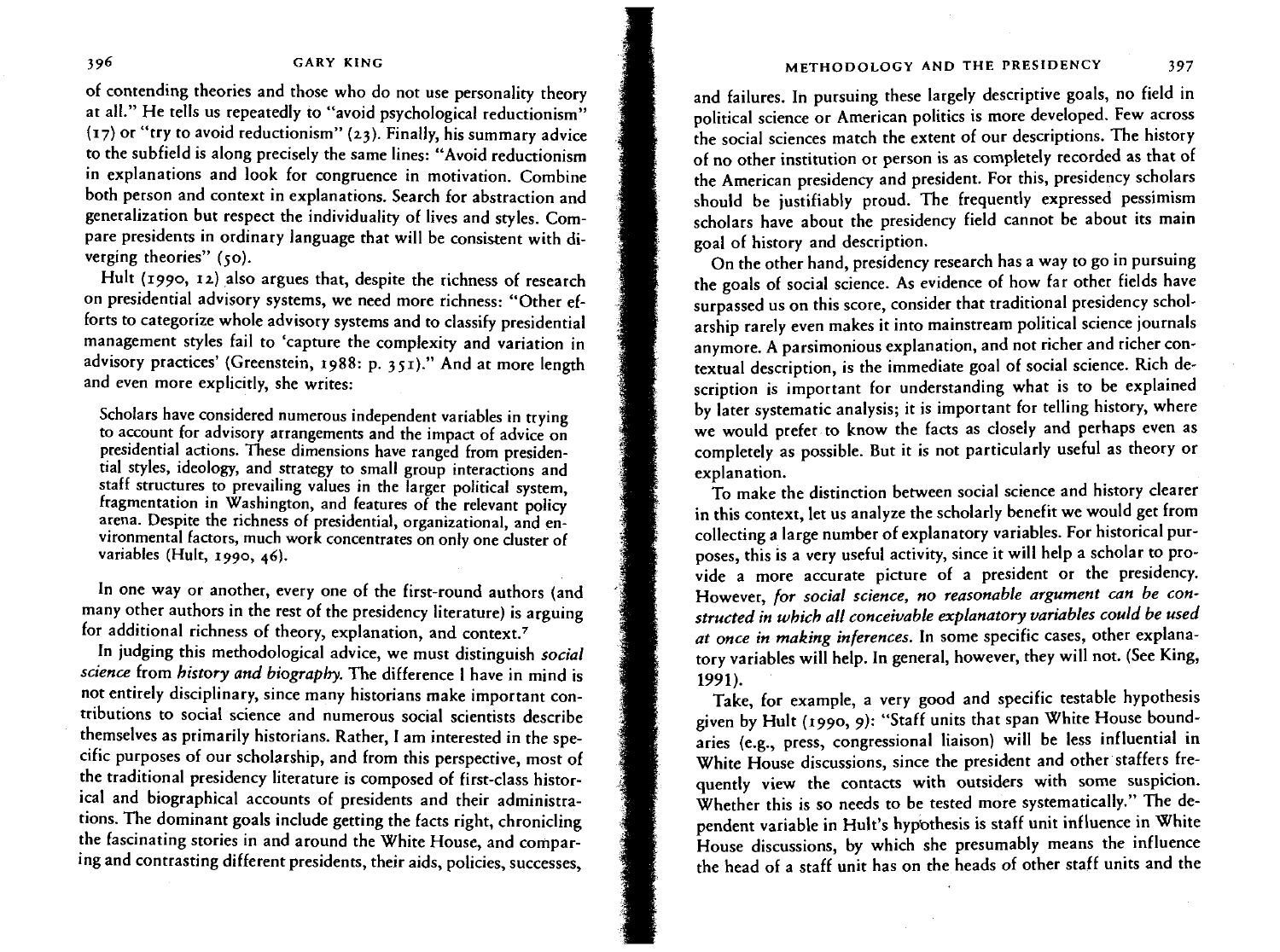#### **METHODOLOGY AND THE PRESIDENCY** *399*

#### **398 GARY KING**

president. It would take some work to measure this, but it seems feasible to measure it-perhaps with Kessel's **(1984)** interview and network analysis data or some other type of information. The unit of analysis is the staff unit, and the key explanatory variable is whether or not a staff unit spans White House boundaries.

How would it help us in assessing the effect of spanning boundaries on influence in the White House to simultaneously study the effects of other explanatory variables? For the answer to this question, I turn to the quantitative literature, where the problem is known as omitted variable bias. My point is not to turn this into a quantitative inference in this qualitative research project. Thus, for simplicity, I consider two other possible explanatory variables:  $\{r\}$  number of years in which the organization of a staff unit has remained the same, and **(2)** the quality and experience of the head of the staff unit.

It might be interesting to know the effect of the number of years since reorganization. Indeed, even listing the relative durations between reorganizations for each staff unit could provide a gold mine of descriptive information. It would even be easy to imagine a study trying to describe or explain these interagency differences. Moreover, this variable would seem to have an important effect on the dependent variable, because stable staff unit organizations will probably have deeper institutional relationships with other staff units, and influence will be easier and more frequent. Staff units that have recently had institutional overhauls will likely be more preoccupied with internal politics than with influencing other staff units.

However, it turns out that this variable is largely worthless in gauging the effect of spanning boundaries on staff unit influence, and it will therefore have no impact on tests of this hypothesis. The reason is that organizational stability is unrelated to the key explanatory variable, spanning boundaries, unless a particular president specifically set out to reorganize staff units that spanned boundaries more (or less) frequently than other staff units. Since this is not usually the case, any estimate (quantitative or qualitative) of the effect of spanning boundaries on a staff unit's influence in the White House will remain unbiased regardless of the number of years in which the staff unit's organization has remained the same. Gathering information on this variable might be interesting by itself, but it would be a waste of resources for purposes of examining Hult's hypothesis. Thus, however interesting this variable might be for descriptive purposes, we

can and probably should omit it from our explanatory analysis, and our research will suffer no negative consequences.<br>In testing the effect of spanning boundaries on White House influ-

can and probably should omit it from our explanatory analysis, and<br>our research will suffer no negative consequences.<br>In testing the effect of spanning boundaries on White House influ-<br>ence, we would probably not simply co staff units that spanned boundaries with those that did not. This would not be advisable, because the heads of these staff units are likely selected in ways that are related to their probable influence. For example, suppose that Hult is correct in postulating that staff units that span White House boundaries will be less influential. **A**  logical consequence (or a rational expectation, in economics terms) would mean that the best staff members would be appointed to staff units that do not span boundaries. If one just compared the influence of the two types of staff units, we might find that those that spanned boundaries are less influential, but this might be due solely or primarily to the initial staff appointment process. Indeed, the better the initial appointment process was in incorporating these rational expectations, the more biased would be the estimate produced by this (naive) study. $8$  One way to cope with this possible confounding problem is to measure the quality or experience of the head of each staff unit.

In a quantitative analysis, we might well include this second variable in a regression equation to avoid omitted variable bias.<sup>9</sup> However, the same bias would afflict a qualitative analysis if one did not somehow take into account the quality of the staff head. If one possessed some assessment of how good each staff head was-and we would have much better information on this variable in a qualitative rather than a quantitative study—one could choose cases where the head was very experienced or skilled for both a staff unit that spanned boundaries and one that did not. We might also choose both types of staff units with inexperienced or less skilled heads. If Hult is correct, we would find that the spanning boundaries variable still explained influence in the White House, even after we held constant the effect of quality and experience of the personnel.

Thus, collecting some types of additional explanatory variables will help us explore the implications and veracity of our key hypotheses. However, a wide-ranging collection of all possible explanatory variables will not help us achieve any relevant goal of social scientific causal inference. In fact, it is even worse, since each additional variable for which we simultaneously estimate a causal effect reduces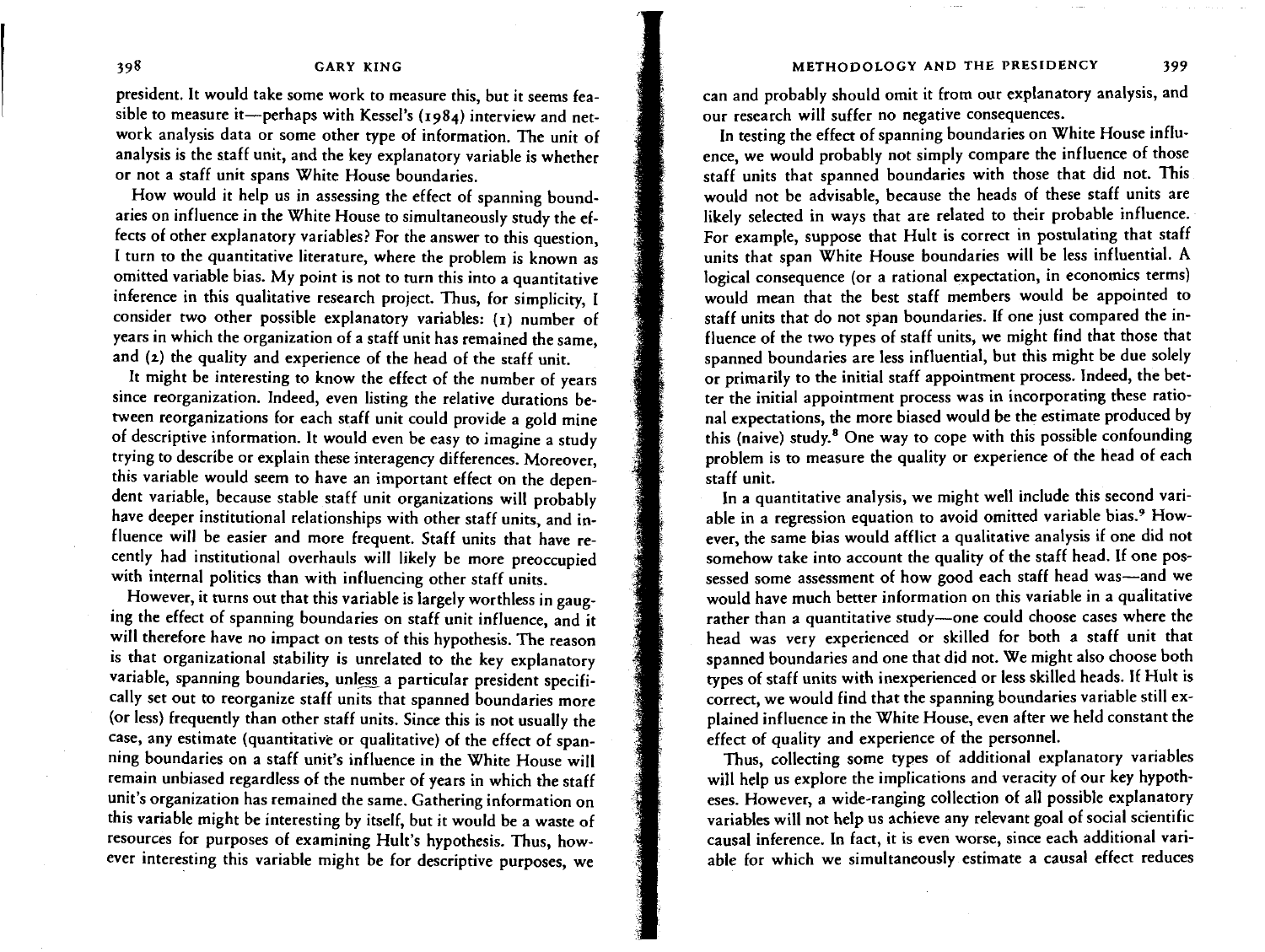the precision of all of our causal estimates. Thus, "success" in amassing a larger and larger number of variables will automatically produce failure in learning about any one causal inference. This strategy would still be interesting and productive for descriptive or historical purposes, but it would not be very useful for social scientific inference.

I underscore what we all probably know here, that good history is not necessarily good social science (and vice versa). A theory that is sufficiently broad, or an "explanation" with a huge number of explanatory variables, illuminates nothing whatsoever. A "theory" incapable of being wrong is neither a theory nor an explanation. Philosophers of science might say that a theory or hypothesis should be "falsifiable," but this concept confounds two separate criteria. The first is that, in principle, any theoretical statement should be either true or false; in particular, a theory that purports to combine every perspective about a subject is unlikely to be capable of being false. In other words, if one cannot imagine a series of events in the real world that would convince one that a theory is wrong, then the theory is useless from the start. Second, research methods capable of distinguishing whether a theory is true or false must be identified.

In my view, the first criterion is essential. The second should be used to judge the veracity of particular theories, rather than these theories per se. Separating the two criteria is pivotal. Traditional presidency researchers are sometimes good at stating theories capable of being false; they have rarely provided sufficient evidence to support or oppose any particular theory. Completing the first step alone is useful, provided it is recognized as only the first step-and as long as one reports it with a fairly large estimate of uncertainty.

In order to state theories in such a way that they are capable of being false, we must choose theoretical statements that are specific. For example, consider the following quotation from Hargrove's paper (1990, 6), outlining the purpose of his review of the presidential psychology literature. I emphasize those words or phrases in this passage for which the presidency literature provides an insufficiently precise means of understanding, much less measuring with any degree of specificity:<sup>10</sup>

This essay will explore two areas in which the consequences of personality are very important:

I. Presidents who find themselves in situations which place high stress on them may deal with the stress by responding to internal psychological needs rather than acting in ways appropriate to the external situation.

There are difficult interpretive questions here because there is usually more than one appropriate response to a situation. Ego de-<br>fensive actions that serve the vulnerable person may be identified in an individual if they occur often enough and are accompanied by recognizable emotions that reveal the vulnerability.

2. The management of decision-making among lieutenants and advisers is a manifestation of *style of authority* which is, in part, a reflection of self-confidence and cognitive openness as well as beliefs about effective leadership.

The problem with the emphasized words and phrases is not that quantitative measures have not been developed. For most of these concepts, this may never occur. Certainly the rules that do exist for defining these concepts are not adequately precise; a scholar from outside the presidency literature could not come along and identify "cognitive openness," "ego defensive actions," and the other terms, just from the definitions given and perhaps not even from a complete review of the presidential psychobiography literature. We must have rules so that other researchers can come along and apply the same rules and reach the same judgments." Better theory will also come from more precisely laid-out rules.

One possible objection to my argument here is that these concepts, however fuzzy, are what interest presidency researchers. My response is that this could not possibly be true. What interests presidency researchers, **by** definition, are presidents and the presidency. How these concepts relate to presidents or the presidency is an argument for their proponents to make. Sometimes these arguments have been successful and sometimes not (as Hargrove makes clear in the rest of his paper). However, if the argument cannot be made in particular cases, of what use are fuzzy concepts? How can an ill-defined problem even be interesting in the first place without some specificity? In general, it cannot. However, in much of this literature, specific ideas do underlie much of the argument. The problem is that different scholars have used different psychological terms in the same way or the same psychological terms in different ways. This strategy has often been useful for description-perhaps its main purpose-but it has not always been helpful in arriving at reliable causal inferences.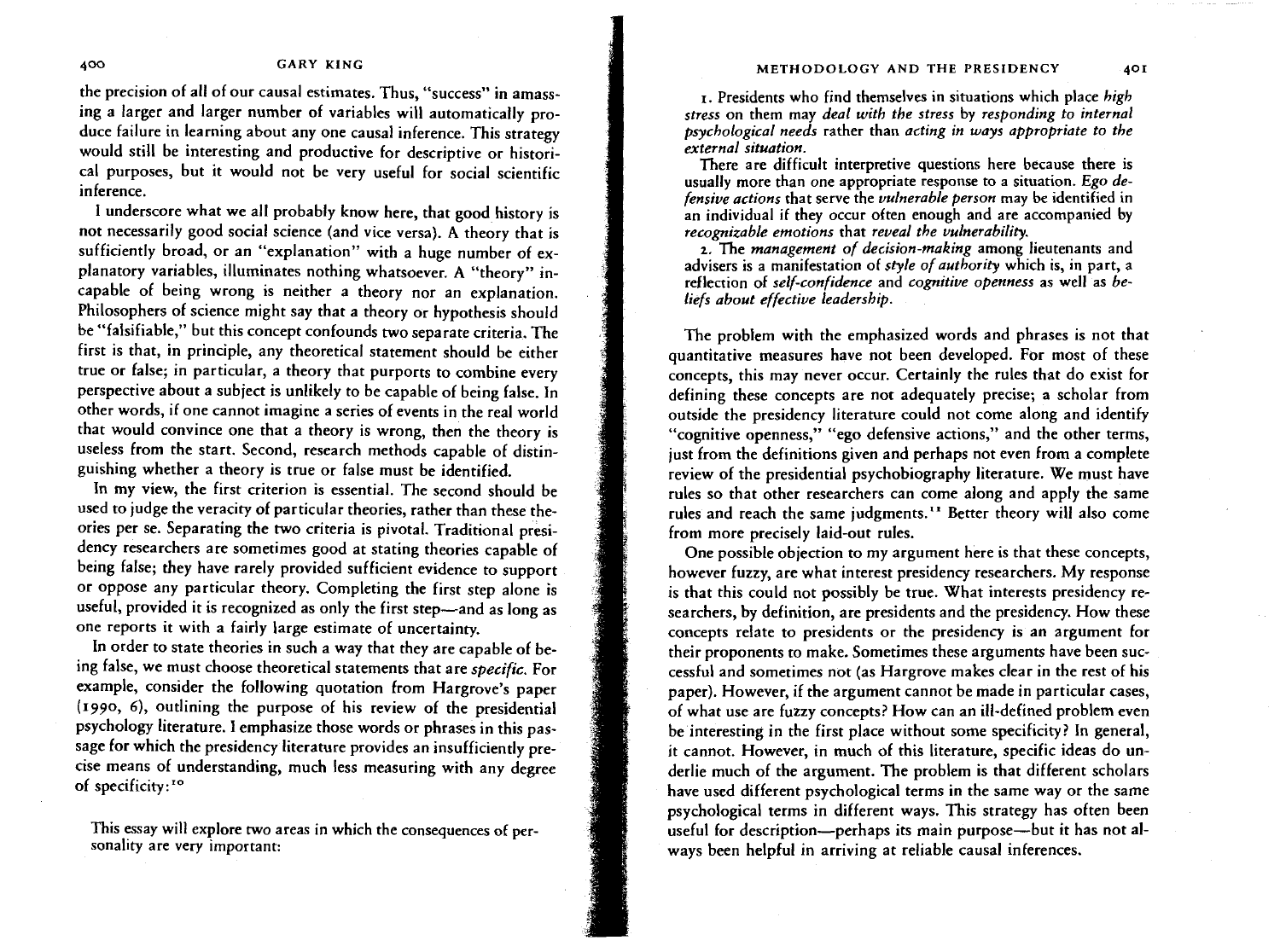# *The Presiderrt as the Unit of Analysis*

Perhaps the best-known methodological problem in the presidency literature is the  $n = 1$  problem. This is the idea that only one president is in office at any one time, and so inference is inherently difficult if not impossible. How are we to use John Stuart Mill's methods of difference or agreement if we cannot find two presidents who are alike in all respects but our key explanatory variable? Too much of the world changes when the president changes. Franklin Roosevelt was something like John Kennedy, but how can we hold "things" constant in studying any explanatory variable when "things" include differences in age, health, a world war, the economy, and a myriad other factors. The  $n = 1$  problem guarantees that this sort of difficulty will always come up in presidency research, perhaps even more frequently in this subfield than anywhere else.

The basis of the  $n = 1$  problem is precisely correct, and it does have exactly these consequences. However, not only is the problem not unique to the presidency literature, but it is perfectly general. It is merely a clear statement of the very definition of causality. To be a little more general about this, Holland (1986) describes what presidency scholars call the  $n = 1$  problem as "the fundamental problem of causal inference." To best describe this problem I provide a definition of a causal effect, entirely independent of the difficulties we might have in estimating this effect.

For simplicity, consider the causal hypothesis that presidents who were once members of Congress veto legislation less frequently. The precise definition of this casual effect is as follows. Consider one president, say Jimmy Carter, and observe the number of veto orders he signs during his four years in office. Then take the same president, turn the clock and the world back to I 976, alter Jimmy Carter so that he is alike in all respects except that he served as a member of Congress, make everyone (but you!) forget the first experiment, and run the world a second time. The causal effect is then the difference between the numbers of vetoes from these two experiments. It should be obvious that one cannot  $known$  the causal effect even in theory, since one of the values required (the number of vetoes for each experiment) is always unobserved. Thus, this is indeed a fundamental

problem, and it should be clear that it is completely general-applying to all types of causal effects. Getting around this fundamental problem is difficult, perhaps even more difficult in the presidency literature, but the problem is not unique here.

In the remainder of this section, I show that the common practice of using the president as the unit of analysis for causal inferences is extremely unlikely to yield reliable empirical conclusions. I then provide some examples of research designs we can use to get around these problems. The president is used as the unit of analysis in studies of decision making, organizational style, and advice structures, but perhaps its most common application is in presidential psychology. Barber's (1980) famous work uses presidents as the unit of analysis; indeed, most analyses that put presidents in categories do the same. Probably the most important findings of the presidential psychology literature are based on this kind of research design. Such analyses predict that presidents with a particular personality profile (referred to in various forms as active-negative, ego-defensive, etcetera) will "rigidify" sometime during their terms in office. Woodrow Wilson and Richard Nixon are generally the two leading examples of this personality profile, and the League of Nations debate and Watergate, respectively, are generally provided as evidence of rigidification (see George and George, 1956).

Many object to these sometimes vague theoretical constructs in the political psychology literature." However, in the analysis that follows, I make the very conservative and optimistic assumption that we have worked out all of the definitional problems associated with ideas like rigidify and ego-defensiveness. Nevertheless, even in this rosy situation, taking the president as the appropriate unit of analysis is still fraught with problems.

Let us take a very simple case. Suppose we have a single dichotomous explanatory variable. To fix ideas, let this variable be a presidential personality type, either "good" or "bad." Let the dependent variable be whether or not a president rigidifies during his or her term. The basic idea is that the probability of rigidifying is larger for "bad personality" presidents than "good personality" presidents, although 1 emphasize again that this logic applies for any research problem in which the president is the unit of analysis. In particular, the hypothesis is that the following difference in probabilities is positive and large enough to make a substantive difference: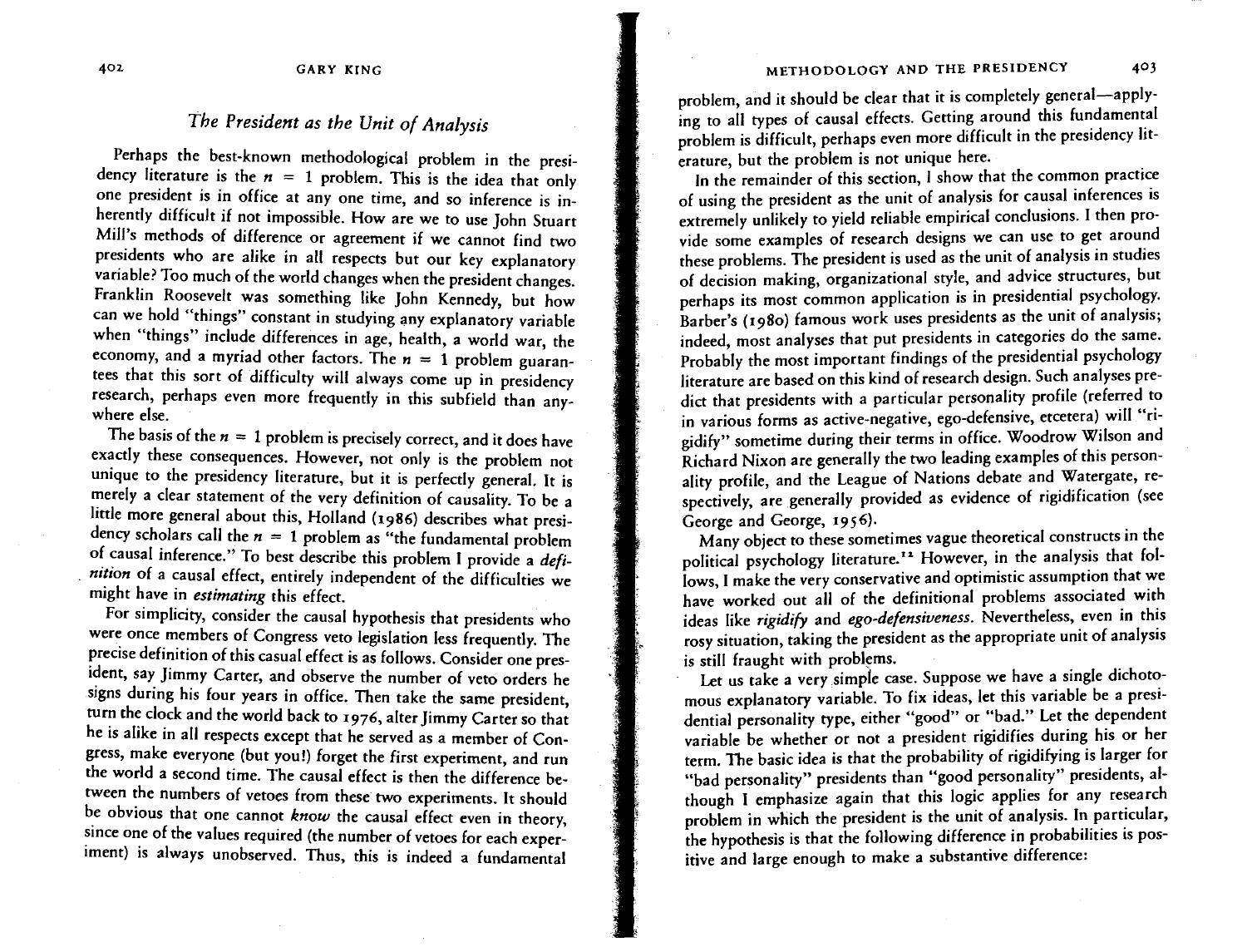### $Pr(rigidify|bad) - Pr(rigidify|good)$ ,

I refer to this difference in probabilities as the *causal effect* we are interested in. Note that it is also another example of the fundamental problem of causal inference, since we can never assess both probabilities for a single president. Furthermore, although we might estimate this effect with either quantitative or qualitative methods, the underlying logic of inference about this effect is essentially the same when you use the president as the unit of analysis: One does a number of case studies of presidents and calculates the proportion of bad presidents who rigidify and subtracts that from the proportion of good presidents who rigidify. This *estimated effect* is based on however many presidents are included in our study. Whether the study is quantitative, and measures are numbers, or qualitative, and measures are just verbal evaluations, this same inference is the goal of the analysis.<sup>13</sup>

My question is how good the estimated effect can possibly be when it is based on the small number of presidents we have available. To answer this question, we need to calculate the "statistical power" of this estimator. In particular, for a given effect size, standard methods of inference enable us to calculate the number of observations (presidents) necessary to find a .05 significant difference some fixed proportion of the time. This fixed proportion is referred to as the power, and the 0.05 significance level is just a reasonable (and arbitrary) convention in most of the social sciences. Table 12 reports some of these calculations for effect sizes of 0.1 and 0.2-reasonably large effects for political science and enormous ones for a field as necessarily imprecise and uncertain as the psychobiography of presidents (after all, presidency scholars rarely even get to interview presidents, much less psychoanalyze them in repeated individual meetings). For each of these effect sizes, the table reports the number of presidents we would need in order to find a significant difference at the 0.05 level 80 percent, 90 percent, and 95 percent of the time, respectively.

The results in table **12** should be somewhat disconcerting to anyone using the president as the unit of analysis to test any hypothesis. Even if we analyzed every existing president, we would still not come near the required number of observations necessary to make reliable inferences with a reasonable degree of certainty. In practice, of course, it takes considerable documentation to conduct a reliable psy-

**TABLE I2**  *Required Sample Sizes to Use the President as the Unit of Analysis* 

|       | Difference in Proportions |     |  |
|-------|---------------------------|-----|--|
| Power |                           | . 4 |  |
| .80   | 388                       | 91  |  |
| .90   | 515                       | 121 |  |
| .95   | 638                       | 150 |  |

chological analysis of a president, and most researchers therefore use only postwar presidents. The table also shows that the lower the statistical power one is willing to live with, the fewer the presidents that would be necessary to find a significant difference at the .o5 level. Also, the larger the true effect, the fewer presidents there would have to be; this is a more difficult criterion in practice, of course, since the purpose of the empirical analysis is to estimate the effect, so it cannot be known prior to that analysis.

To make this difficult situation somewhat more graphic, suppose we waited until enough presidents had served to enable us to use the president as the unit of analysis. Under the most optimistic of research circumstances, let us suppose that we had only one-term presidents from now on and we were somehow able to analyze every president beginning with George Washington. We would also have to assume that the basic structure and validity of the hypothesis, as well as the size of the causal effect, remains constant, and that no explan-<br>atory variables omitted from this analysis would cause any bias. If any of these rosy assumptions are incorrect (and most certainly are), then the conclusions of this section will be even more pessimistic re garding any efforts to use the president as the unit of analysis. Under ; these assumption, table 13 reports the approximate *year* in which a reliable analysis could be conducted, in that a significant effect would be found if it indeed did exist.

Waiting until somewhere from the year 2193 to the year 4378 is obviously not feasible for a dissertation project or any other scholarly endeavor! If the true effect were much larger than .2, we might be able to get away with a much smaller number of presidents in the analysis, but we should not choose a research design that is only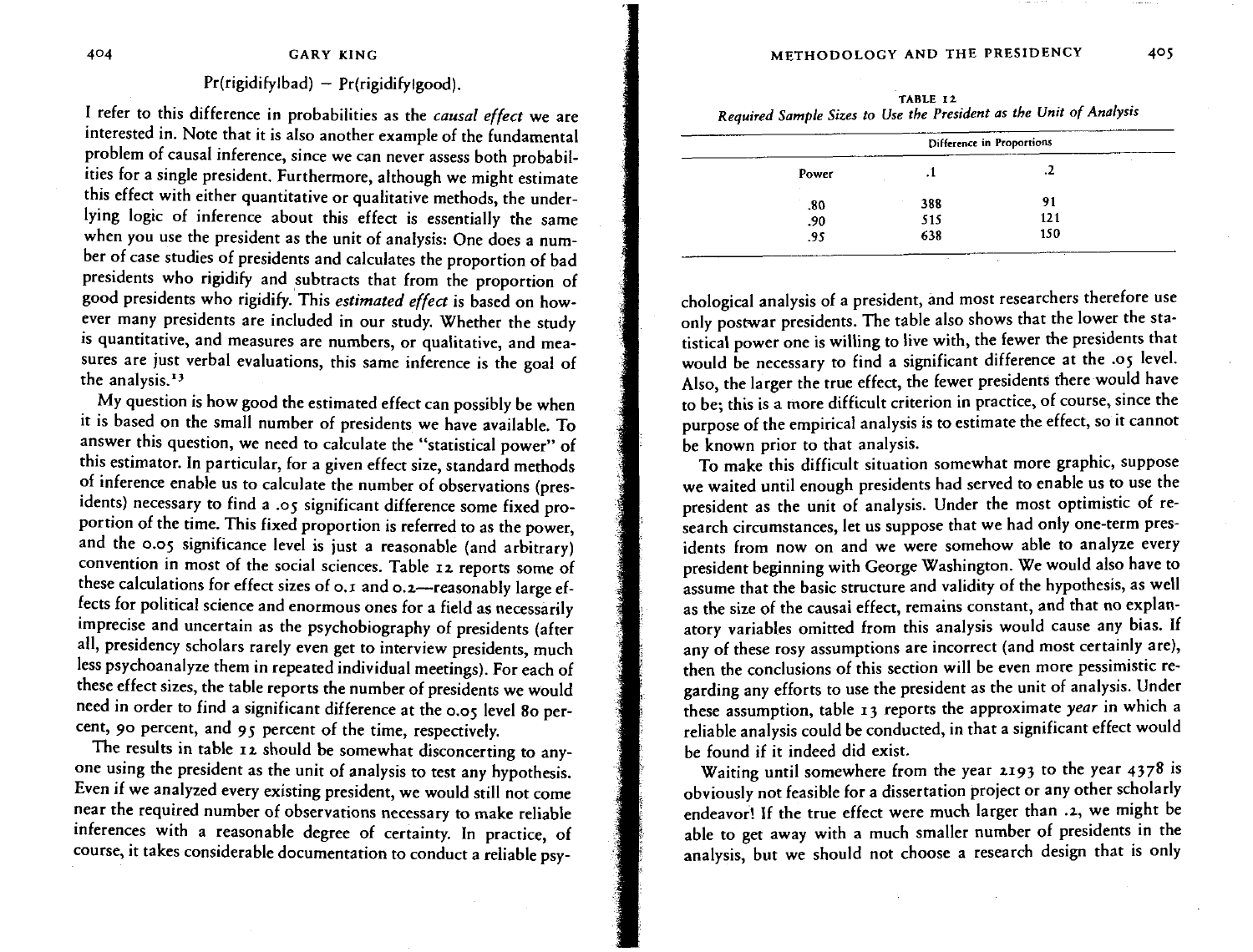|  | TABLE 13 |                                                                 |
|--|----------|-----------------------------------------------------------------|
|  |          | Year in Which the President Can Be Used as the Unit of Analysis |

| Difference in Proportions |      |      |
|---------------------------|------|------|
| Power                     | .1   | .2   |
| .80                       | 3378 | 2193 |
| .90                       | 3888 | 2313 |
| .95                       | 4378 | 2428 |

useful if the effect we are estimating is enormous or that requires us to wait until nearly the end of time.

In his first-round paper, Hargrove writes, "One cannot have it both ways, arguing that individuals are not important and then in the same breath arguing that the importance of individuals precludes systematic study" (1990, **2).** This point about the critics of the presidential psychology is right on the mark. Indeed, it is almost certainly true that individuals are important and that presidents can be studied systematically. However, it is clear that the systematic study of individual presidents should not continue in the tradition of using the president as the unit of analysis. If it is advisable to give up this research design, one need not necessarily give up political psychology or the study of the other areas that rely on the president as the unit of analysis.

The solution is to look for ways of multiplying the number of observations-looking for additional observable implications of the same theory. For example, an obvious choice for political psychology and for decision-making research is to use the decision as the unit of analysis. One possibility is to use the president's decision about whether to endorse each piece of congressional legislation or to veto it. This is a set of easily identifiable decisions and might enable one to generate a larger number of specific predictions from a psychological perspective. Even twenty-five or fifty observations would provide a significantly improved research design. If this study goes well, one might be able to abstract the essential features of the psychological variables, making it easier to collect an even larger number of observations. Any prediction along these lines would obviously not be correct in every instance, and the more observations we collect and the less time we have to devote to any one, the more error there will

likely be. However, all we should expect is that the difference in proportions (the estimated effect) be large enough to be important and detectable.'4

Can the study of presidential personalities or decision-making styles help us to predict decisions such as these? Since the president is not offered exactly the same choice in each instance, the degree to which each situation would generate ego-defensive behavior would not be identical even for the same president.'s The very process of deriving coding rules would help make the theory more specific and useful, and the study itself would help us to know whether we are indeed right. If political psychology turns out not to be able to make predictions in an area like this, where the decision context and possible outcomes are very clear, then perhaps one might conclude that we should channel our efforts in more rewarding directions. Of course, on the basis of the extensive literature in this area, I feel fairly certain that this study would yield fairly strong effects, and if so, it would give presidential psychology studies considerably more specificity and thus significantly more reliability.

**A** similar problem to that in the presidential psychology literature is in the literature on leadership, as Sinclair ably argues in this volume (chap. **5).** She asks the basic question of whether presidents lead. Restated in causal language, we might say, if another person were in the same situation, would he or she decide something different? Because of the fundamental problem of causal inference, this would obviously be a particularly difficult problem to study in presidency research. It would be very difficult to get around this problem even if we used decision points, instead of presidents, as the unit of analysis.

Perhaps, then, we can look for a different set of observable consequences of the same theory. For example, we might construct the following experiment. We could go into the archives of some president and extract a number of cases where there were lots of evidence about advice from presidential staff. We could then change a few key facts in this situation so respondents would not remember what happened in the actual historical event. Alternatively, and probably better, we could find some ordinary presidential decisions. This would be better because the experimental subjects would be less likely to remember and especially because more presidential decisions are indeed fairly ordinary. We could then give the set of advice from the various advisers to a few dozen people-perhaps randomly selected citizens, or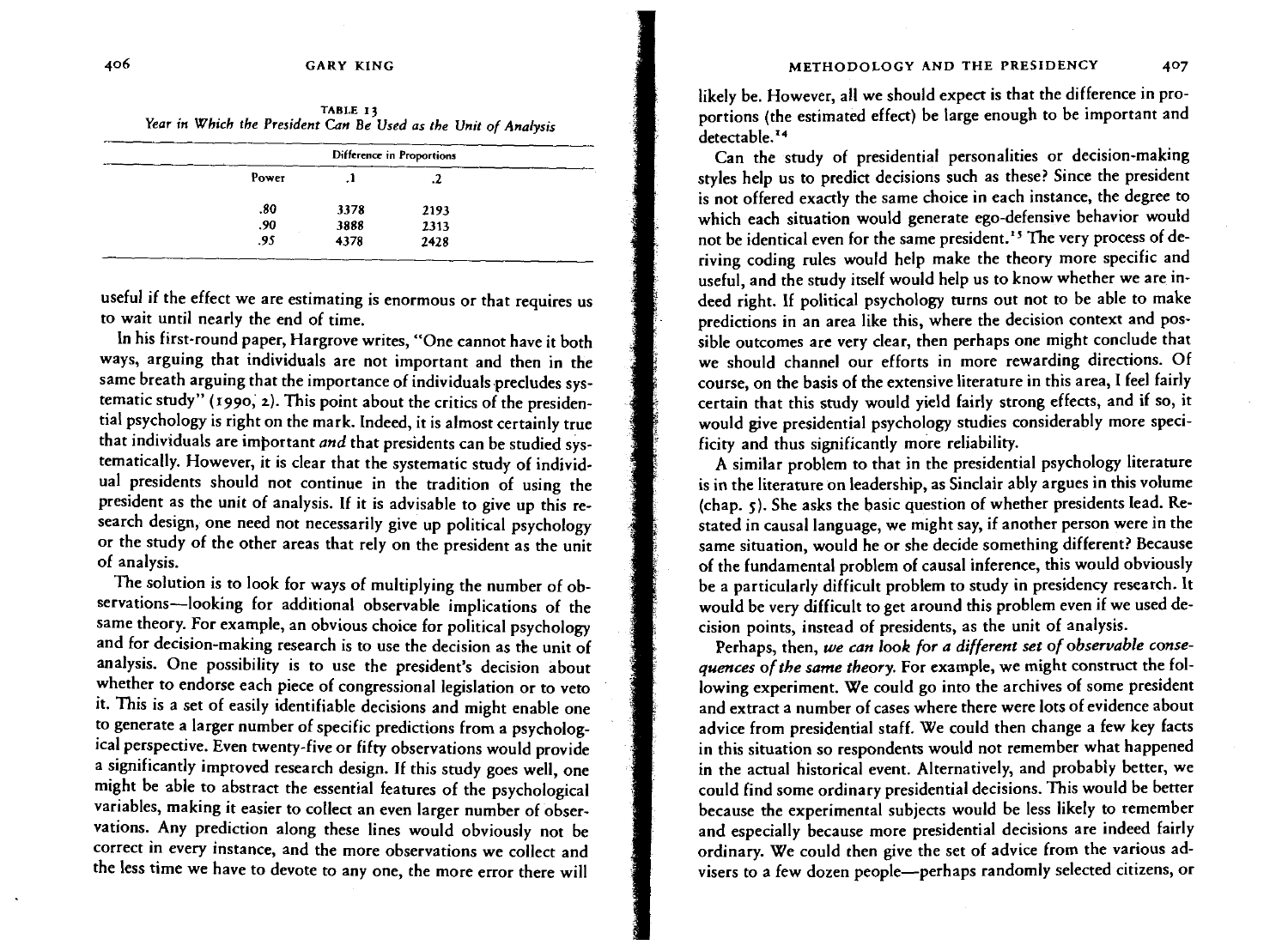perhaps people who seek to understand the role of the president (such as graduate students or law students), or those who were close to presidents or would like to be president (such as former presidential staffers or members of Congress). There are many questions we could then ask. First, if there was very little variation in the decisions made by these people, then the evidence would be consistent with the idea that presidential leadership does not exist: anyone would make the same decision in the same situation. If the more likely situation occurred, where there is some variation, could we account for it? Is the variation due to the person's party affiliation, education, occupation, degree of ego-defensiveness, or something else? With a study like this we could generate a large number of observations and would likely learn many important facts about leadership, decision making, and even presidential personality.

One final way to increase the number of observations is to look for observable implications of one's theory at other levels of aggregation. For example, one of Aldrich's questions is the extent to which the presidential campaign matters. Our forecasting models seem to do quite well without any information from the campaign (see Rosenstone, **1983).** Indeed, contrary to media expectations, Dukakis did better than our prediction models indicated in **1988.** Because of the Fundamental Problem, in order to estimate the causal effect we obviously cannot measure the observed election result in **1988** and in a hypothetical election that was the same as **1988** except for certain key campaign events.

However, campaign events such as the Willie Horton ads presumably had different effects in different states. If the ads were successful at provoking latent racism among whites, then the electoral effect would presumably be different in Washington, D.C., with a very high proportion of blacks, than in New Hampshire, with almost none. Remember that we really do not care whether this effect is different in different states per se, but since this idea is consistent with the more general hypothesis, this study could provide the necessary critical evidence. This would not even necessarily be a full quantitative study, since we could learn an awful lot from a map with prediction errors in various states highlighted; one could then use our enormous base of qualitative knowledge about the campaign in different states to try to make sense of the results.

We could even go farther and look at individual level survey data. This might help us determine whether racist whites voted for Dukakis less frequently than other whites in similar economic and political circumstances. Again, if we are mainly interested in the effect of the campaign, a survey is not directly relevant, but its indirect relevance in possibly confirming an important implication of the more general theory is overwhelming.

Although one cannot use the president as the unit of analysis in order to derive reliable causal inferences, most of the theories that have been explored in this way could be studied in other ways too. Perhaps the most productive strategy is to search for numerous additional observable implications of one's theory. These implications may be at different levels of aggregation, in different political systems, at different times, or with different measures of the same variables.

# ,- *Concluding Remarks*

The traditional presidency literature has accomplished an enormous amount in the area of history and contextual description. However, progress in a social science of the American presidency is far less advanced.

Future research needs to emphasize not only quantitative analyses but rigorous and systematic qualitative research. We need to insist absolutely that any prediction or explanation must come with a fair assessment of its uncertainty. My example of research based on the president as the unit of analysis demonstrates just how uncertain some of our best work is likely to be even in the foreseeable future. Continuing research will undoubtedly reduce this uncertainty, but only if our qualitative research follows the standard rules of scientific inference.

# I *Notes*

I. This is a specific version of the argument in King, Verba, and Keohane (in **progress).** 

**2. Without more systematic research, there will be many situations where the world would be better off without any presidency literature. Florence Nightingale once said at a minimum, hospitals should not spread infection."**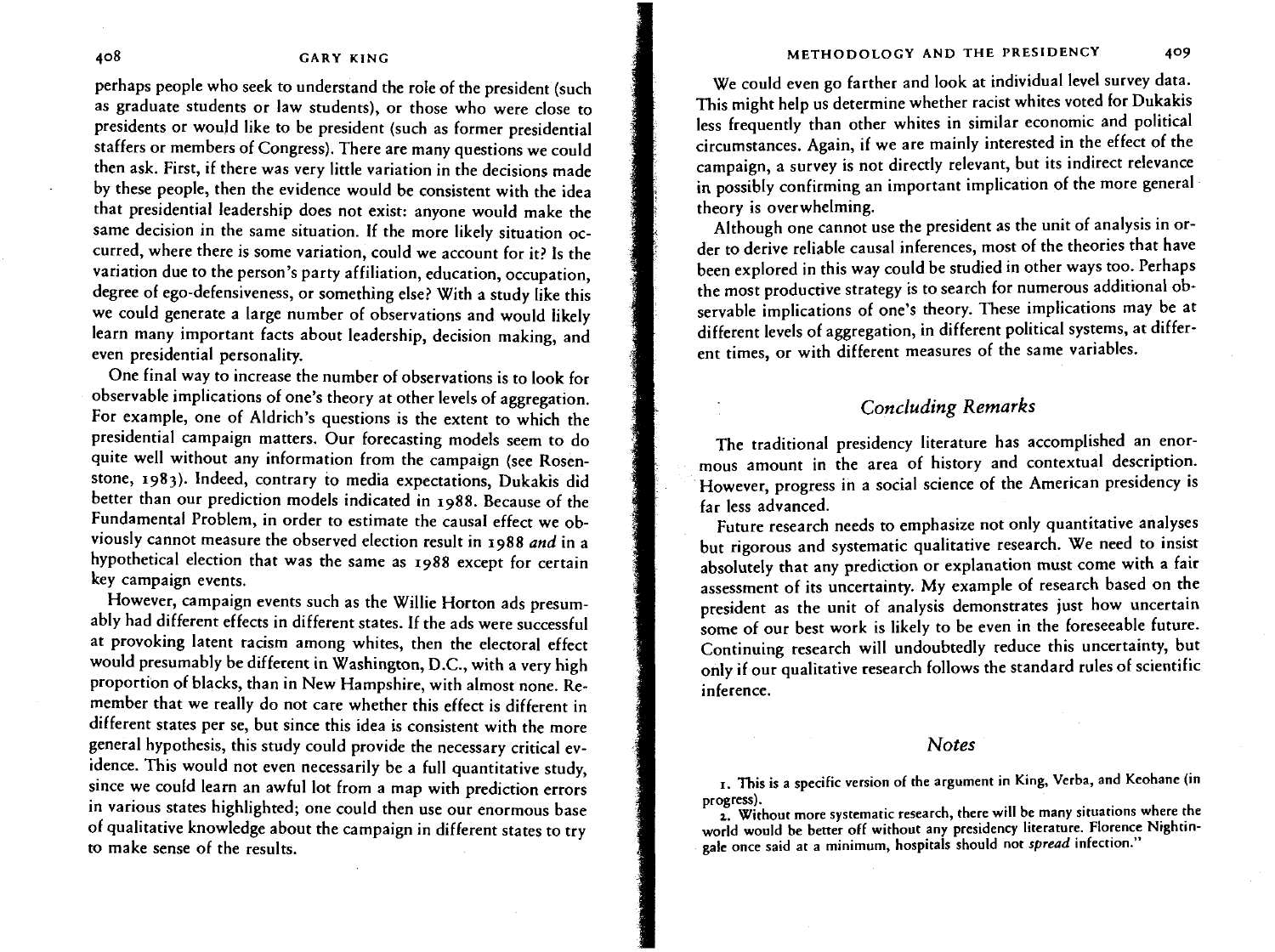3. Perhaps it pays to remember that the goal of the academic members of the McGovern-Fraiser Commission was to increase party discipline and organizational strength-precisely the opposite of what happened.

4. This discussion characterizes the first version of Light's paper. He has subsequently revised his paper to include some quite suggestive empirical evidence, though still not conclusive even by his judgment.

5. Indeed, what president in modern times was more concerned with shortterm political gain than Nixon? Watergate could easily be interpreted as a series of presidential decisions seemingly designed for no purpose other than shortterm political gain.

6. The newest work in the congressional elections literature displays a similar trend designed to describe and explain the apparent increase in divided government at the federal and state levels.

7. Even Aldrich is arguing for more complete, realistic, and all-encompassing theories (1990, 48): "The division into who runs, who is nominated, who is elected, and how does all this affect the actions of the victor is, unfortunately, too tidy.. . . A theory of one component is necessarily incomplete. The theory of presidential selection must attempt to answer all four of these questions." Unlike the other presidency subfields, which I have been referring to as the traditional presidency literature, Aldrich's goal may actually be more immediately reachable, because scholars have been very specific along the way and have made considerable progress on separate theories and empirical analyses from each of the four parts.

8. This is the same kind of selection bias that occurs when one tries to predict success in graduate school on the basis of standardized test scores or undergraduate grades, using as data only those students who were admitted. It turns out that the better the admissions committee was in choosing the best students, the poorer job we would think they did.

9. More specifically, one can avoid omitted variable bias if the omitted variable is uncorrelated with the included one or the omitted variable has no effect on the dependent variable. If neither condition holds, then omitting this variable will bias one's estimate of the included variable's effect on the dependent variable.

lo. Hargrove is quite aware of the problems with defining these concepts, as he makes clear from the first sentence of the third paragraph of this quotation. I certainly do not mean to blame him for problems in the political psychology literature!

11. Social scientists should not measure concepts the same way as the Supreme Court determines whether something is pornographic.

12. Did Nixon and Woodrow Wilson really rigidify? Or did they think that they could really get what they wanted? Many argued that the game was over, and yet these two pursued their goals (staying if office and in the League of Nations, respectively) relentlessly. Perhaps this is true, but if these goals were of incredible importance to them, perhaps it made perfect sense for them to keep pushing. From this perspective, Nixon was fighting **to** save face, to survive politically, and to keep a positive place in history. One would not have to stretch the bounds of rational choice modeling very far to fit in the behaviors of these two political actors. Wouldn't you fight as hard as Nixon? Perhaps he did not rigidify but instead became more and more flexible and creative about trying to get around a very big roadblock. If he managed to stall until the end of his term,

would we be calling this rigidity or cleverness? If we cannot agree on even vague measures of either the explanatory or the dependent variables, how can we expect to find a relationship among them that anyone would accept?

**i** 13. This procedure is valid so long as we are not omitting key explanatory **<sup>f</sup>**variables that are prior to personality and correlated with it and also that affect the probability of rigidification in office. Since the theories of personality usually used in this literature assume that personality is formed at an extremely early age, the study would seem valid in design.

14. Another possibility is to use decisions to appoint and dismiss various White House personnel.<br>15. Bensel (1980) did an analogous study where he coded each piece of con-

gressional legislation to see if it narrowed the discretion of bureaucrats.

## *References*

Aldrich, John. 1990. "Presidential Selection," paper prepared for the Presidency Research Conference, University of Pittsburgh, 12-14 November.

Barber, James David. 1980. The Presidential Character. N.J.: Prentice Hall. Bensel, Richard. 1980. "Creating the Statutory State: The Implications of a Rule

of Law Standard in American Politics." American Polrtical Science Review 74(3):734-44. Edwards, George C., 111. 1983. "Quantitative Analysis." In Studying the Presi-

- dency, ed. George C. Edwards, Ill and Stephen J. Wayne. Knoxville: University of Tennessee Press.
- Erikson, Robert S. 1971. "The Advantage of Incumbency in Congressional Elections." Polity 3:395-405.
- George, Alexander L., and Juliette L. George. 1956. Woodrow Wilson and Colonel House, A Personality Study. New York: John Day.
- Greenstein, Fred 1. 1988. Leadership in the Modern Presidency. Cambridge: Harvard University Press.
- Hargrove, Erwin C. 1990. "Presidential Personality and Political Style." Paper prepared for the Presidency Research Conference, University of Pittsburgh, 12-14 November.
- Holland, Paul, 1986. "Statistics and Causal Inference." Journal of the American Statistical Association 81:945-60.
- Hult, Karen M. 1990. "Advising the President." Paper prepared for the Presidency Research Conference, University of Pittsburgh, 12-14 November.
- Kessel, John. 1984. "The Structure of the Reagan White House." American Journal of Political Science  $27:431-63$ .
- King, Gary. 1991. " 'Truth' is Stranger Than Prediction, More Questionable Than Causal Inference," American Journal of Politicdl Science 35 (November): 1047-53.
- King, Gary, and Lyn Ragsdale, 1988. The Elusive Executive: Discovering Statistical Patterns in the Presidency. Washington, D.C.: Congressional Quarterly Press.
- King, Gary, Sidney Verba, and Robert 0. Keohane. In progress. Scientific Inference in Qualitative Research.
- Light, Paul C. 1990. "Presidential Policymaking." Paper prepared for the Presidency Research Conference, University of Pittsburgh, 12-14 November.